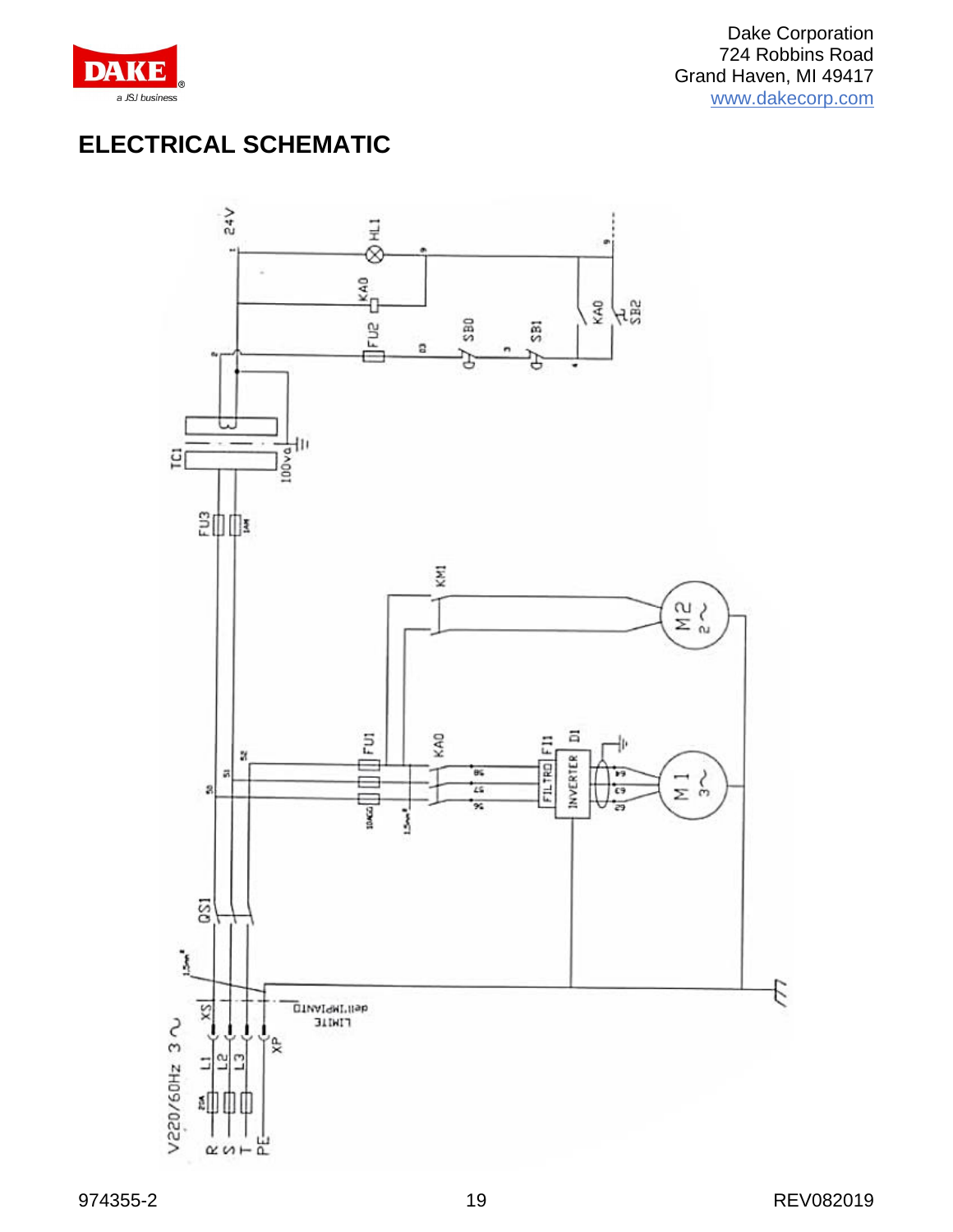

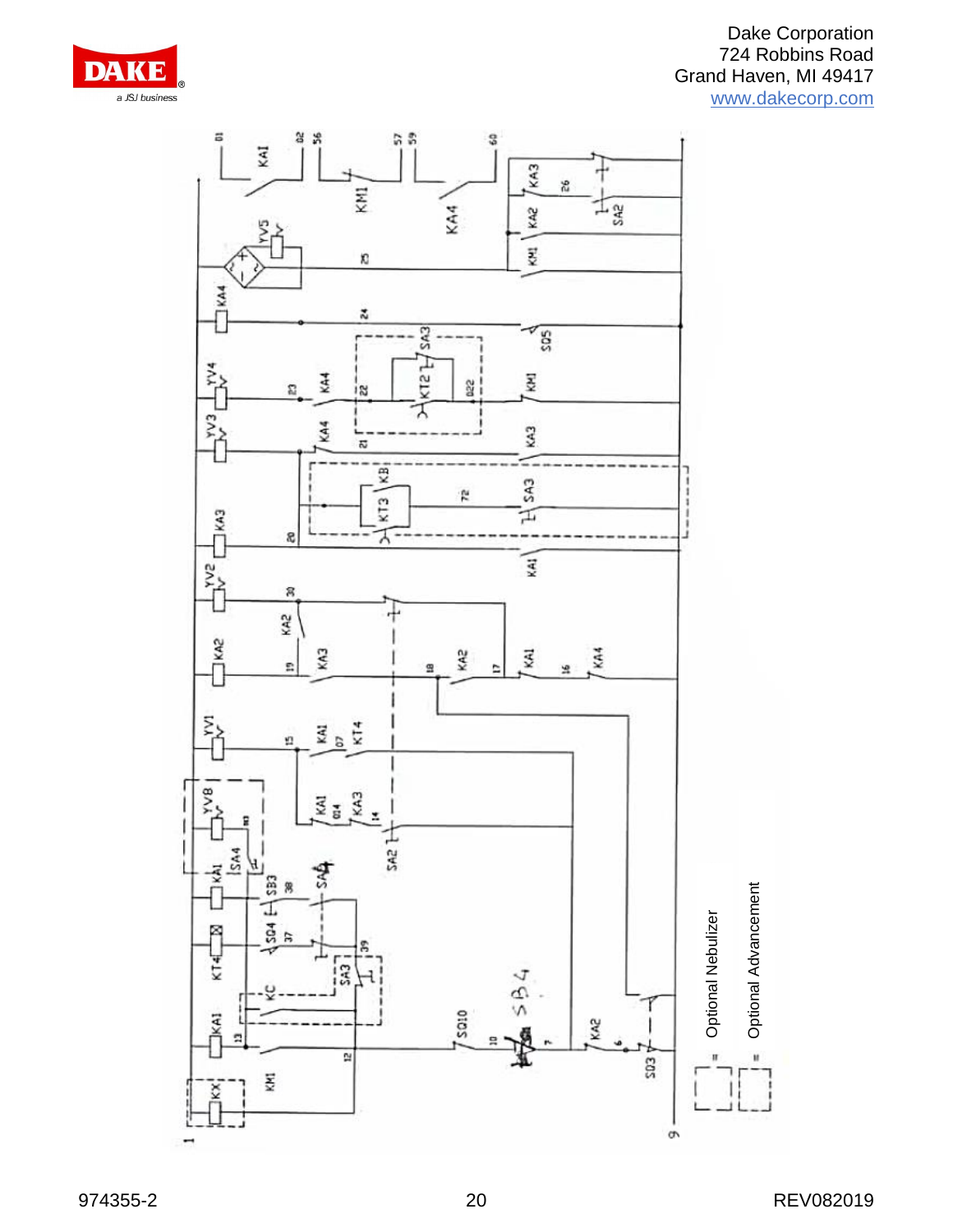

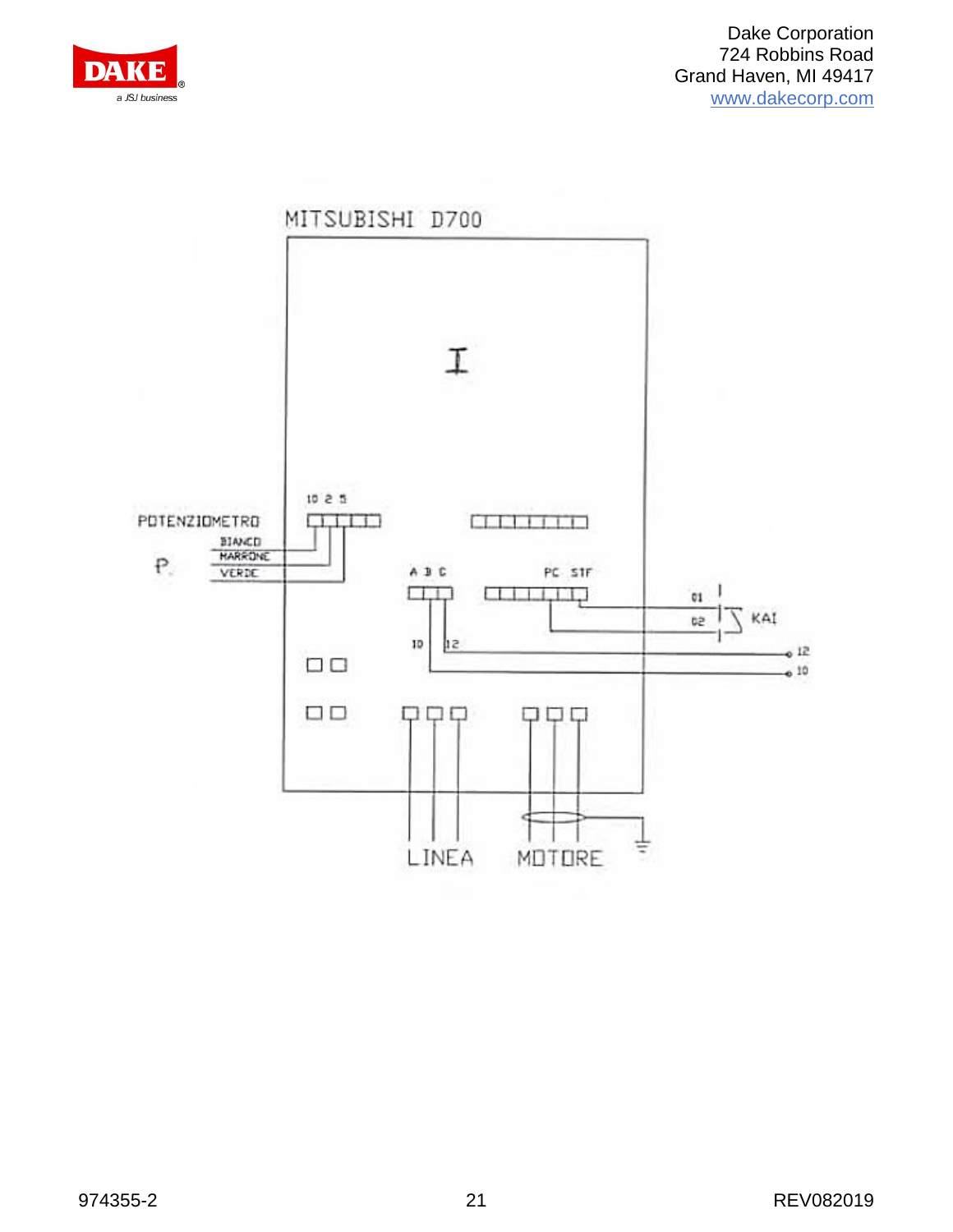

# **PNEUMATIC SYSTEM SCHEMATICS**



02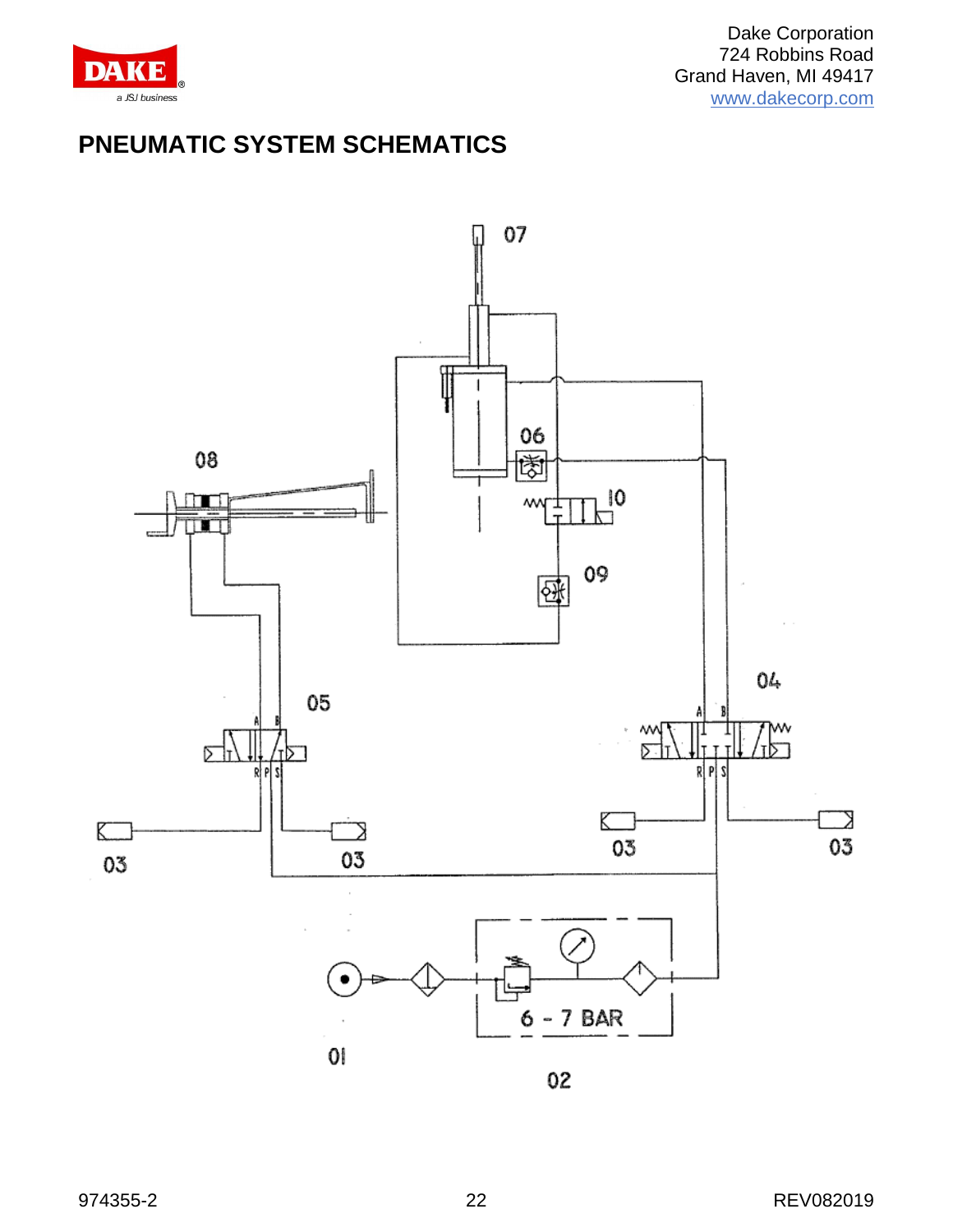

## **EXPLODED VIEWS & PARTS LISTS**

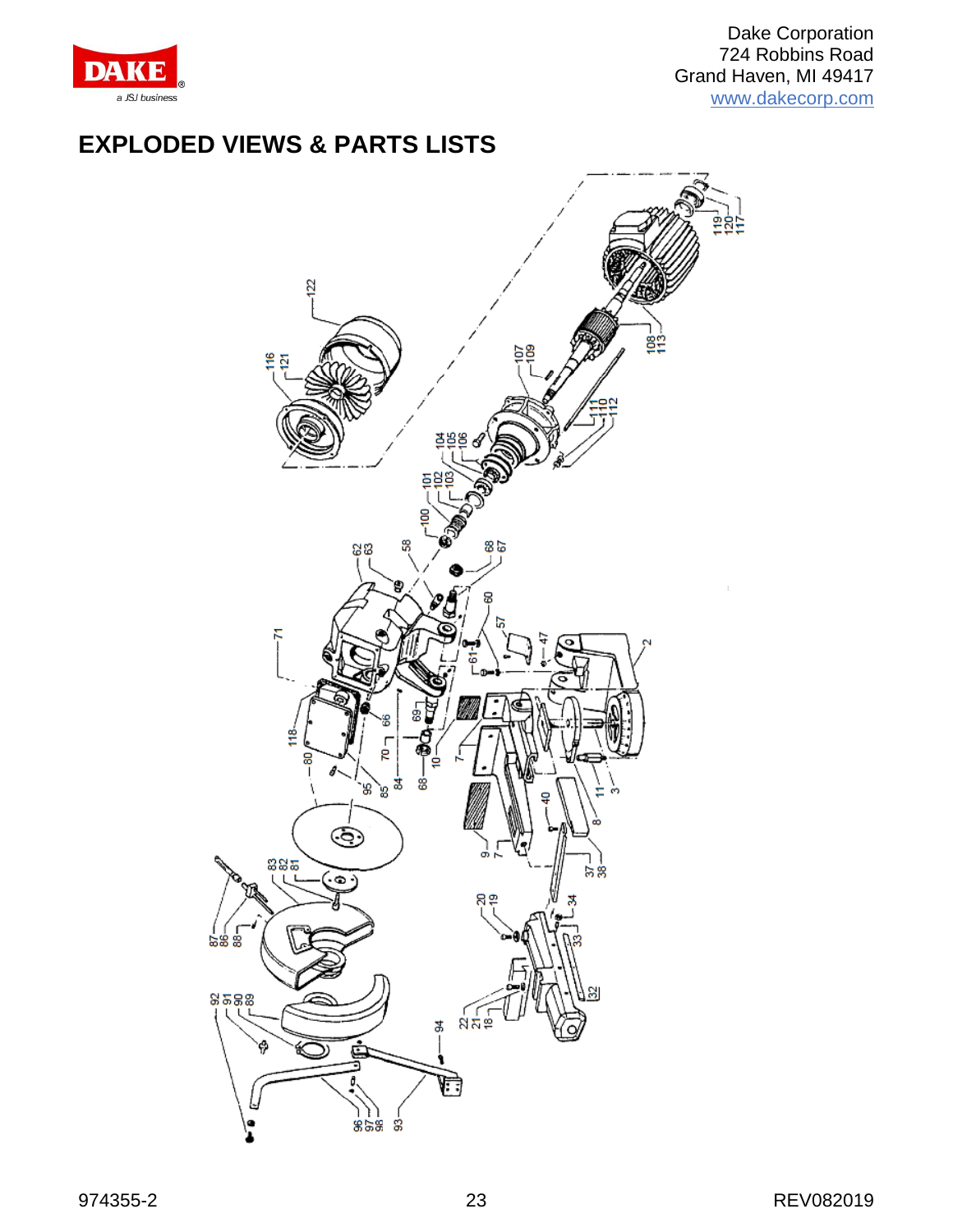

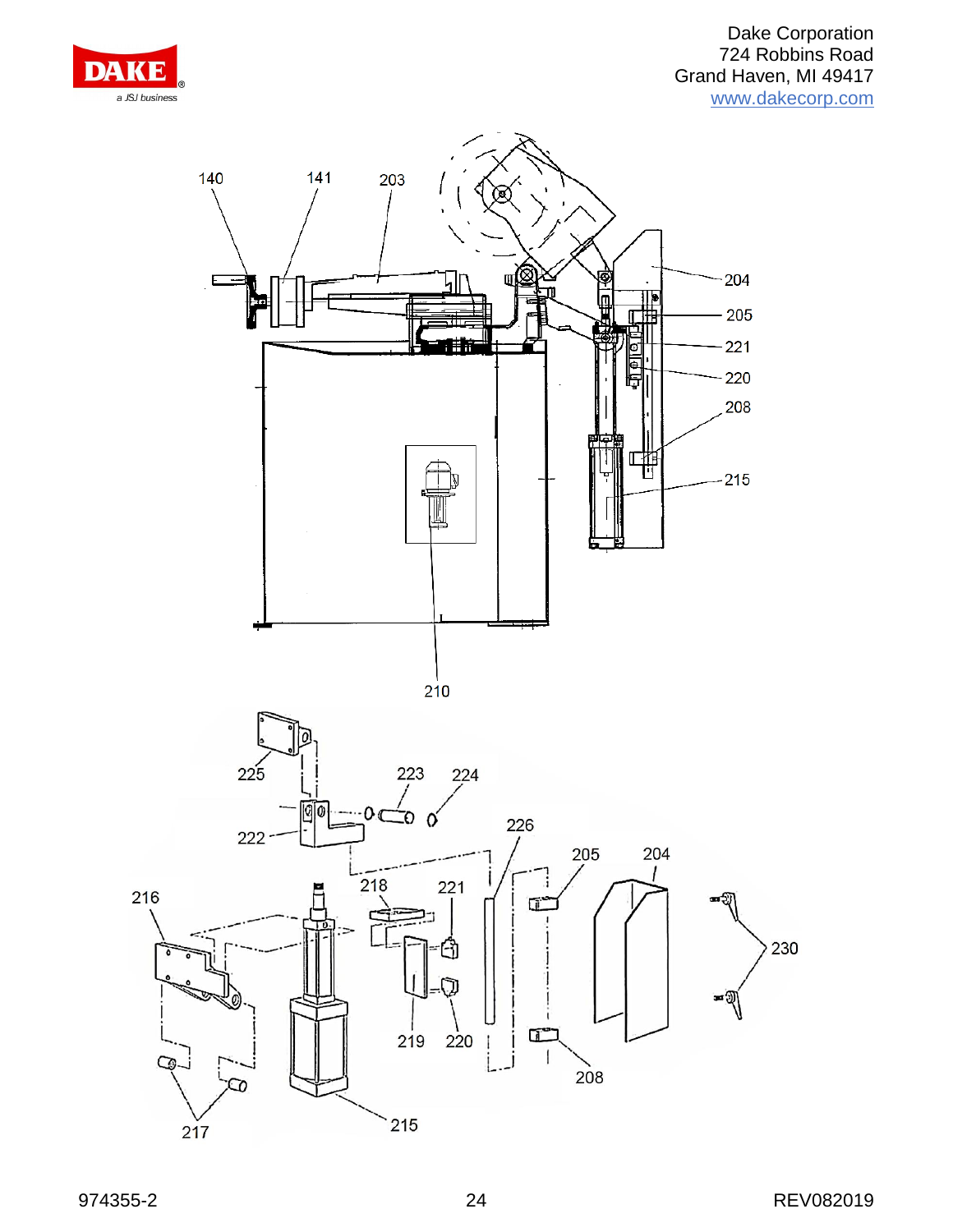



#### **KEY**

- Main Switch
- Start Push-button
- Potentiometer
- Cutting Head Up/Down Selector
- Cycle Start Selector
- Emergency Push-button
- Stop Push-button
- Transformer
- Auxiliary Contact
- Remote Control Switch
- Auxiliary Relay
- Fuse Cartridges
- Head Descent Speed Adjustment



Inverter - controls blade speed

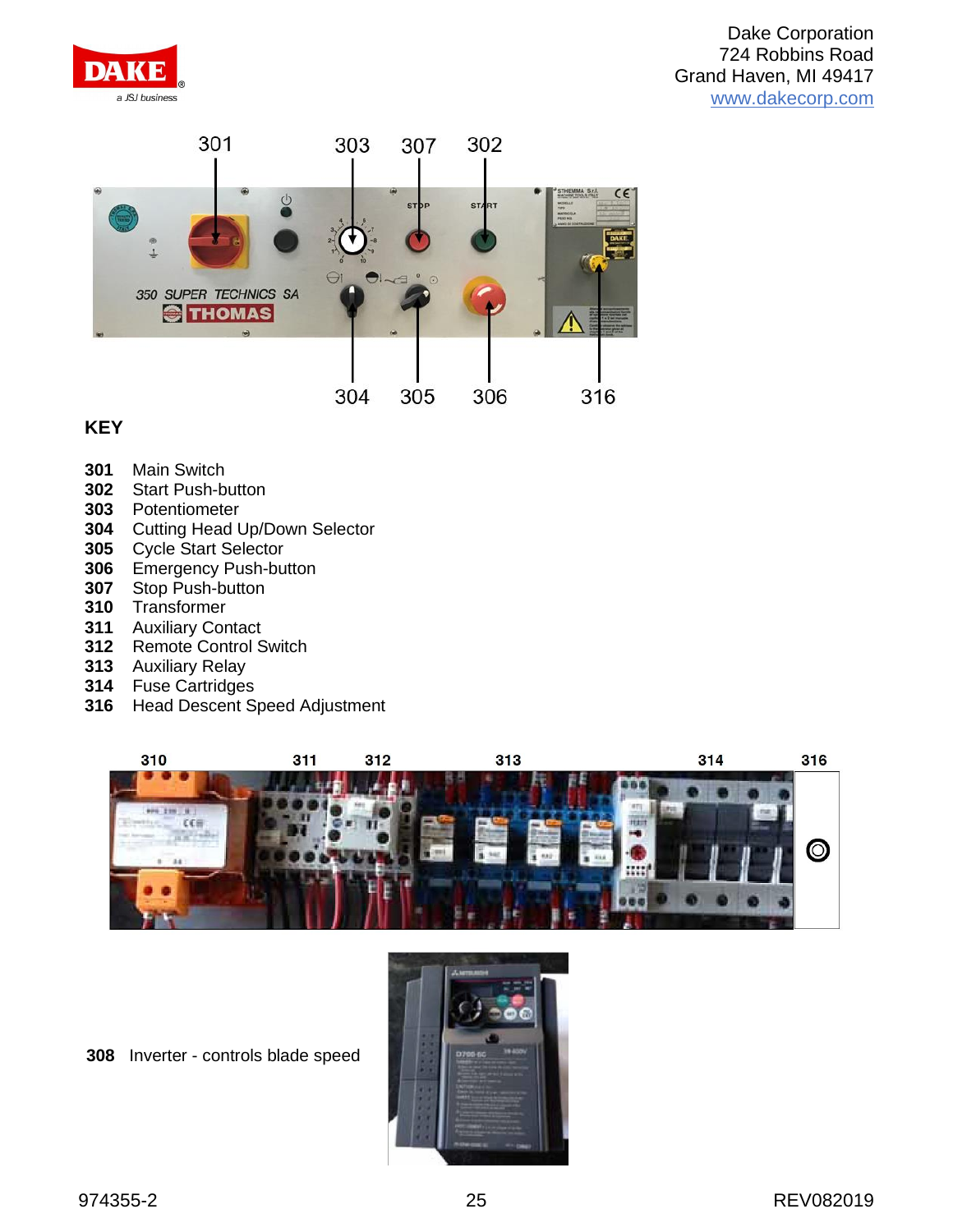

| <b>Item</b>    | <b>Part Name</b>                                        | <b>Part Number</b> |
|----------------|---------------------------------------------------------|--------------------|
| $1*$           | <b>Machine Bed</b>                                      | AGB81040           |
| $\overline{2}$ | <b>Revolving Arm</b>                                    | AGB90025           |
| 3              | Revolving Arm Locking Pin                               | AFB90029           |
| $4^*$          | <b>Revolving Arm Locking Bushing</b><br>(Not Shown)     | AFB90029           |
| $5^*$          | <b>Revolving Arm Locking Lever</b><br>(Not Shown)       | AGB80027           |
| $6*$           | Screw (M10)                                             | 81110110           |
| $\overline{7}$ | Countervise                                             | AGB90040           |
| 8              | <b>Mobile Countervise</b>                               | AGB90041           |
| 9              | <b>Countervise Jaws</b>                                 | AFB90042           |
| 10             | <b>Burr-free Jaws</b>                                   | AFB90043           |
| 11             | <b>Countervise Rotating Locking Pin</b>                 | AFB90044           |
| $12*$          | <b>Roller Arm</b>                                       | AFB91100           |
| $13*$          | Roller                                                  | 49001001           |
| $14*$          | Nut (M12)                                               | 81600012           |
| $15*$          | Screw (M12)                                             | 81100195           |
| 18             | Vise Jaws                                               | AFB90056           |
| 19             | Vise Jaw Washer                                         | AFB8B037           |
| 20             | Screw (M12)                                             | 81110133           |
| 21             | Washer (8.5mm ID x 21mm OD)                             | 82100000           |
| 22             | Screw (M12)                                             | 81110133           |
| $23*$          | Dowel (M8 X 30)                                         | 81132081           |
| $24*$          | Lever Bushing                                           | AFB80032           |
| $25*$          | <b>Quick Lock Vise Lever</b>                            | AGB80031           |
| $26*$          | Thrust Bearing (AX 3047) &<br>Counter-bearing (CP 3047) | 84500001           |
| $27*$          | Quick Lock Vise Lever Washer                            | AFB80033           |
| $29*$          | Elastic Pin $(Ø6)$                                      | 82504217           |
| $30*$          | Washer (8.5mm ID x 21mm OD)<br>(Not Shown)              | 82100000           |
| $31*$          | Screw (M8)                                              | 80521              |
| 32             | Vise Gib                                                | AFB80036           |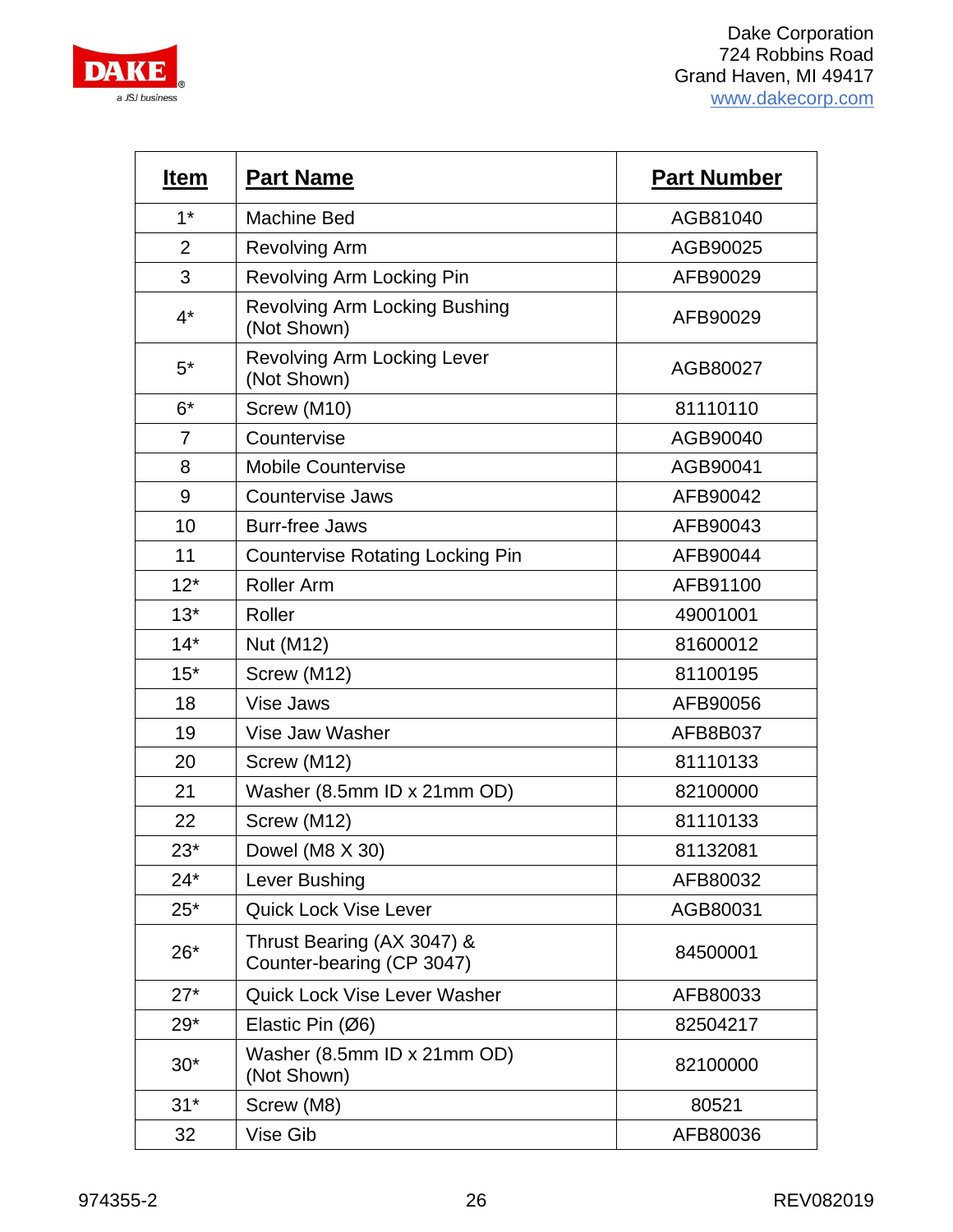

| <b>Item</b> | <b>Part Name</b>                  | <b>Part Number</b> |
|-------------|-----------------------------------|--------------------|
| 33          | Dowel (M8 X 30)                   | 81132081           |
| 34          | Hex Nut (M8)                      | 81600008           |
| $35*$       | <b>Vise Thread</b>                | AFB80034           |
| $36*$       | <b>Quick Lock Vise Spring</b>     | AFB80035           |
| 37          | <b>Burr-free Transverse Plate</b> | AFB90058           |
| 38          | <b>Burr-free Plate</b>            | AFB90059           |
|             | <b>Burr-free Plate</b>            | 110B0038           |
| 40          | Socket Cap Screw (M8-1.25 x 20mm) | 80521              |
| $41*$       | <b>Tank Cover Filter</b>          | AFB80044           |
| $42*$       | Screw (M6)                        | 80521              |
| $43*$       | Bar Stop Rod                      | AFB80024           |
| 44*         | Ruler                             | AHB80026           |
| 45*         | Screw (M2)                        |                    |
| 46*         | <b>Bar Stop</b>                   | AG260030           |
| 47          | Oiler $(Ø8)$                      | 82901005           |
| 48*         | Dowel (M8 x 30)                   | 81132081           |
| 49*         | <b>Tank Cover Gasket</b>          | ANB80042           |
| $50*$       | Ring (Seeger Ø421)                | 82610000           |
| $51*$       | <b>Tank Cover Filter</b>          | AFB80043           |
| $52*$       | <b>Tank Cover Wire Gauze</b>      | AFB8B043           |
| $53*$       | <b>Tank Cover</b>                 | ANB80041           |
| $54*$       | Washer (8.5mm ID x 21mm OD)       | 82100000           |
| $55*$       | Coolant Flow Control Valve (1/4") | 88600000           |
| $56*$       | <b>Coolant Tube</b>               | 69102002           |
| 57          | <b>Extra Shield</b>               | AFB90091           |
| 60          | Hex Nut (M12)                     | 81600012           |
| 61          | Screw (M12)                       | 81100195           |
| 62          | Head                              | AGB90001           |
| 63          | Oil Plug (M15 x 1.5)              | 88302002           |
| $64*$       | Ring Nut (GUK M25 x 1.5)          | 81700025           |
| $65*$       | <b>Spring Thrusting Washer</b>    | AFB90018           |
| 66          | Oil Plug (M15 x 1.5)              | 88302002           |
| 67          | <b>Cylindrical Hinge Pin</b>      | AFB90027           |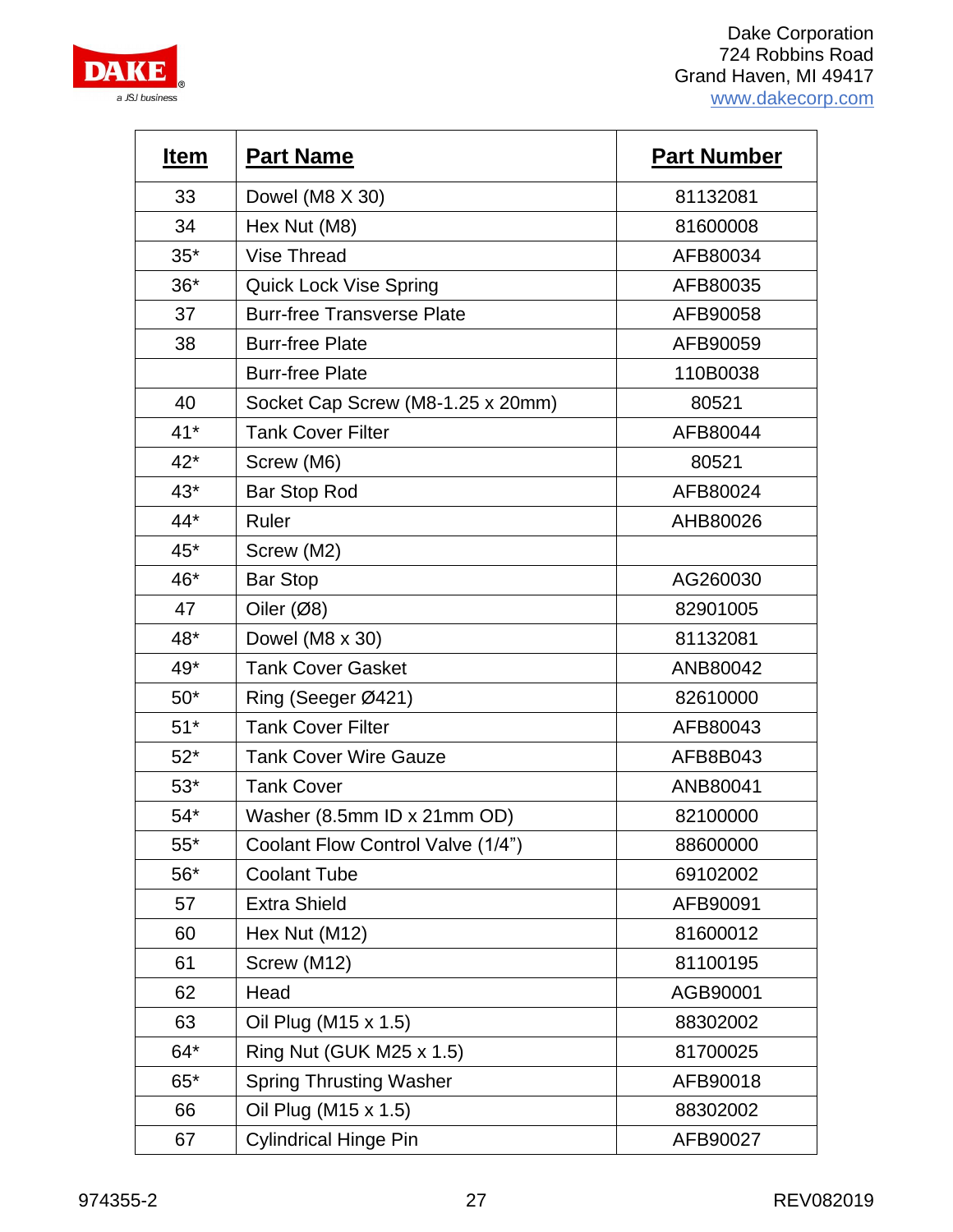

| <b>Item</b> | <b>Part Name</b>               | <b>Part Number</b> |
|-------------|--------------------------------|--------------------|
| 68          | Ring Nut (GUK M25 x 1.5)       | 81700025           |
| 69          | <b>Eccentric Hinge Pin</b>     | AFB90026           |
| 70          | <b>Eccentric Bushing</b>       | AFB90028           |
| 71          | Bearing (6202)                 | 84101031           |
| $72*$       | Hex Nut (M20)                  | 81600020           |
| $73*$       | <b>Head Lever</b>              | 120C0004           |
| $74*$       | <b>Head Lever Handgrip</b>     | 44600001           |
| $75*$       | <b>Bushing</b>                 | AFB90012           |
| 76*         | <b>Bearing (32008X)</b>        | 84320032           |
| $77*$       | Ring (DPSM 50728)              | 86000000           |
| $78*$       | Cylindric Pin (Ø5 x 12)        | 82507038           |
| 79          | <b>Blade Shaft</b>             | AFB90010           |
| 80          | <b>Blade</b>                   |                    |
| 81          | <b>Blade Shaft Flange</b>      | AF710163           |
| 82          | Screw (M12 x 35 left threaded) | S1110136           |
| 83          | <b>Fixed Blade Guard</b>       | AGB90085           |
| 84          | Dowel (M8 x 30)                | 81132081           |
| 85          | <b>Front Head Cover</b>        | AGB90002           |
| 86          | <b>Coolant Distributor</b>     | AFB80055           |
| 87          | <b>Coolant Tube</b>            | 69102002           |
| 88          | Dowel (M8 X 30)                | 81132081           |
| 89          | <b>Mobile Blade Guard</b>      | 160C0063           |
| 90          | Ring (Seeger Ø60)              | 82600000           |
| 91          | Pin                            | AF190092           |
| 92          | Screw (M6 x 12mm)              | 80625              |
| 93          | <b>Tie Rod Support</b>         | AFB90087           |
| 94          | Screw (M6 x 12mm)              | 80625              |
| 95          | Screw (M6 x 12mm)              | 80625              |
| 96          | <b>Tie Rod</b>                 | AFB90088           |
| 97          | Ring (Seeger Ø 10)             | 82600000           |
| 98          | Tie Rod Support Pin            | AF19B090           |
| $99*$       | Ring (OR 4205)                 | 86002004           |
| 100         | Ring Nut (GUK M20 x 1)         | 81700020           |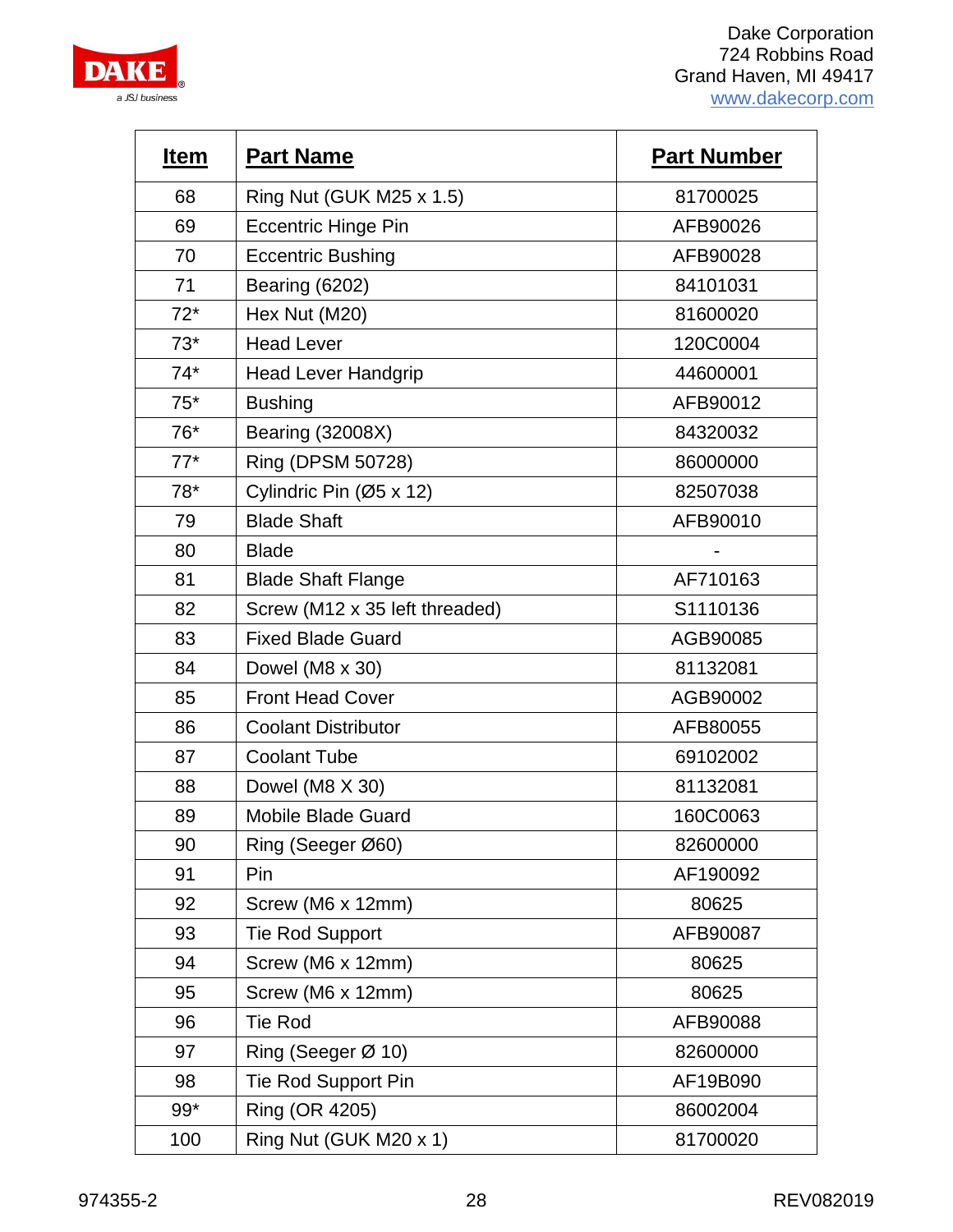

| <u>Item</u> | <b>Part Name</b>                    | <b>Part Number</b> |
|-------------|-------------------------------------|--------------------|
| 101         | <b>Worm Screw</b>                   | AFB90015           |
| 102         | <b>Worm Screw Spacer</b>            | AFB90017           |
| 103         | Ring (Seeger Ø 621)                 | 82610000           |
| 104         | <b>Bearing (3305)</b>               | 84301010           |
| 105         | Ring (SM 32527)                     | 301959             |
| 106         | Rings (OR 4312)                     | 302920             |
| 107         | Front Motor Flange                  | ABG90004           |
| 108         | Motor Shaft (Rotor)                 | AFB90008           |
| 109         | Key (5 x 6 x 35mm)                  | 82502025           |
| 110         | Washer (in motor assembly)          |                    |
| 111         | Stud Bolt (in motor assembly        |                    |
| 112         | Nut (in motor assembly)             |                    |
| 113         | Motor (Frequency Driven)            | 303318             |
| 113         | Motor (2 Speed, 3-Phase, old model) | 74320125           |
| 113         | Motor (3 Speed, 3-Phase, old model) | 74320130           |
| 116         | <b>Motor Rear Flange</b>            | ABG90005           |
| 117         | Ring (Seeger Ø25)                   | 82600000           |
| 118         | <b>Head Cover Gasket</b>            | ANB90003           |
| 119         | Nilos Ring (4205 AV)                | 86005005           |
| 120         | Bearing (4205)                      | 84130010           |
| 121         | Motor Fan                           | 73410007           |
| 122         | <b>Fan Cover</b>                    | AHB90006           |
| $123*$      | Bearing (609)                       | 84101016           |
| $129*$      | Washer (8.5mm ID x 21mm OD)         | 82100000           |
| $130*$      | Screw (TE M6)                       |                    |
| $131*$      | <b>Clutch Cone</b>                  | AFB90014           |
| $132*$      | <b>Worm Gear</b>                    | ABB90016           |
| $133*$      | <b>Clearance Adjustment Ring</b>    | AFB90013           |
| $134*$      | Ring Nut (KM8 M40 x 1.5)            | 81702040           |
| $135*$      | Safety Washer (MB8)                 | 81703040           |
| 136*        | <b>Belleville Washer</b>            | 82505101           |
| $137*$      | <b>Blade Shaft Flange Pin</b>       | AFB8B007           |
| 140         | Vise Handwheel                      | 47100000R          |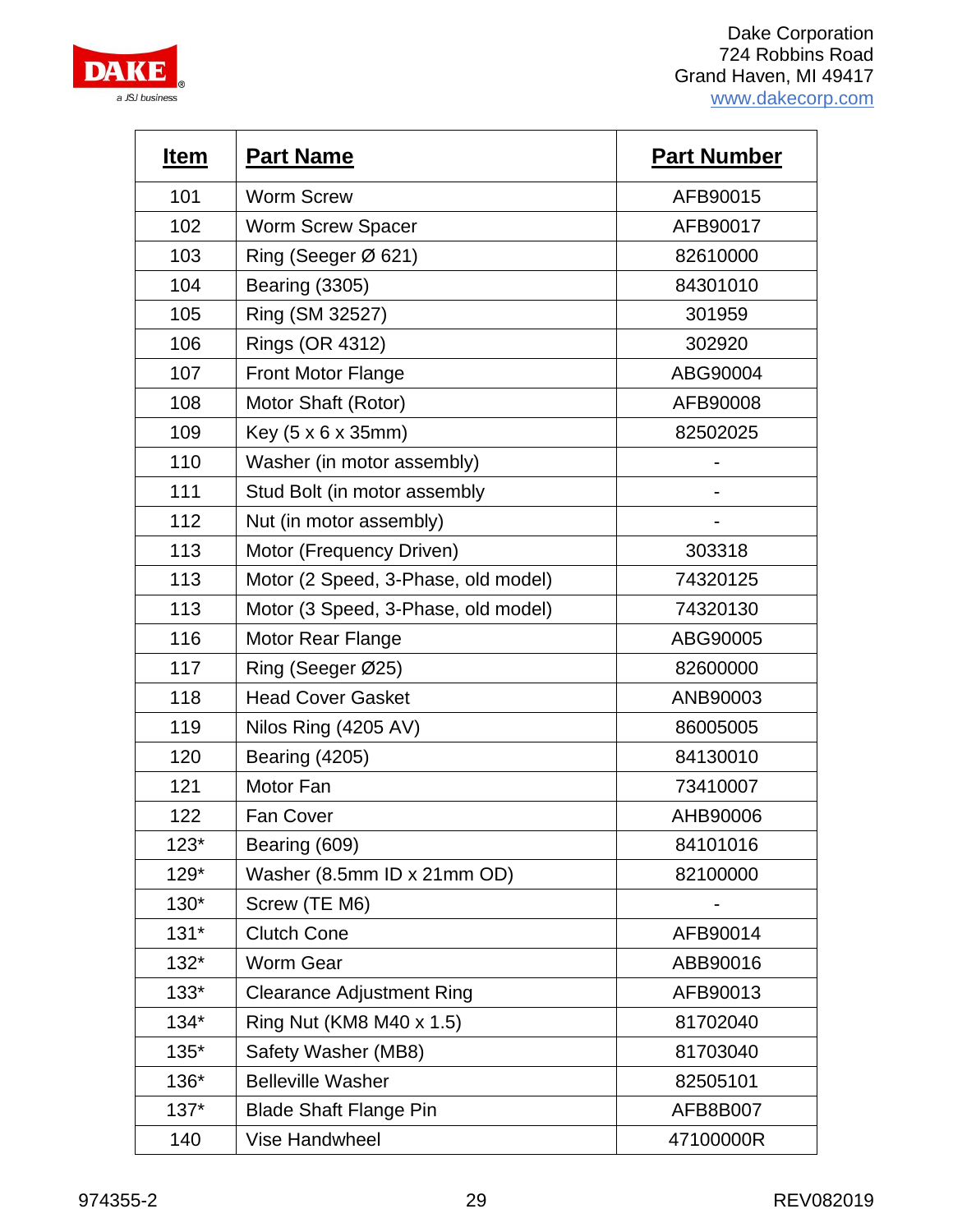

| <b>Item</b> | <b>Part Name</b>                     | <b>Part Number</b> |
|-------------|--------------------------------------|--------------------|
| 141         | <b>Pneumatic Vise Cylinder</b>       | 78200096           |
|             | Vise Cylinder Repair Kit             | 86045005           |
| 203         | <b>Vise Casting</b>                  | 303092             |
| 204         | <b>Cylinder Guard</b>                |                    |
| 205         | <b>Upper Adjustable Stock</b>        | 110H0016           |
| 208         | Lower Adjustable Stop                | 110H0016           |
| 210         | <b>Coolant Pump</b>                  | 302666             |
| 215         | <b>Cutting Head Cylinder</b>         | 200H0006           |
|             | <b>Head Cylinder Repair Kit</b>      | 302725             |
|             | Oil Cylinder Pump                    | 302824             |
|             | Oil Pump Nozzle                      | 302494             |
| 216         | <b>Head Cylinder Bracket</b>         |                    |
| 217         | <b>Bushings</b>                      |                    |
| 218         | Plate                                |                    |
| 219         | <b>Plate for Microswitch</b>         |                    |
| 220         | Microswitch                          | 72212000           |
| 221         | Microswitch                          | 72212000           |
| 222         | <b>Cylinder Mounting Fork</b>        | 110H0013           |
| 223         | Fork Pin                             |                    |
| 224         | Ring (Seeger Ø20)                    |                    |
| 225         | <b>Fork Attachment</b>               |                    |
| 226         | <b>Head Guide Rod</b>                | 060H0001           |
| 230         | Handle for Limit Switch              | 300362             |
| 301         | Main Switch                          | 70201011           |
| 302         | <b>Start Push-button</b>             | 70101000           |
| 303         | Potentiometer (2-speed, old model)   | 70221013           |
| 303         | Potentiometer (3-Speed, old model)   | 70201018           |
| 303         | Potentiometer (current model)        | 303650             |
| 304         | <b>Cutting Head Up/Down Selector</b> | 71100000           |
| 305         | <b>Cycle Start Selector</b>          | 716812             |
| 306         | <b>Emergency Push-button</b>         | 716538             |
| 307         | <b>Stop Push-button</b>              | 716539             |
| 308*        | <b>Start Cycle Foot Control</b>      | 73903000           |